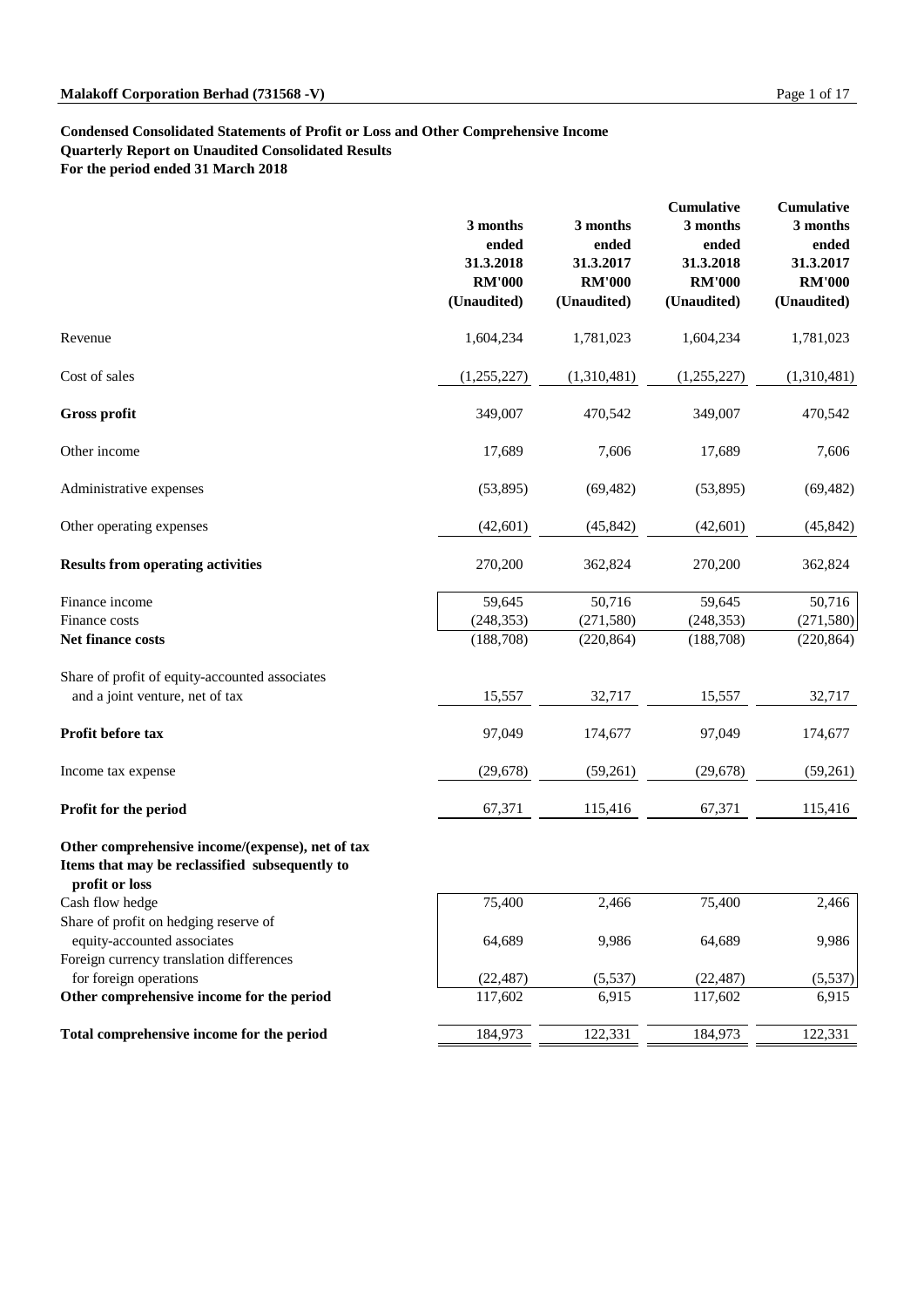# **Condensed Consolidated Statements of Profit or Loss and Other Comprehensive Income**

**Quarterly Report on Unaudited Consolidated Results**

**For the period ended 31 March 2018**

|                                             | 3 months<br>ended<br>31.3.2018<br><b>RM'000</b><br>(Unaudited) | 3 months<br>ended<br>31.3.2017<br><b>RM'000</b><br>(Unaudited) | <b>Cumulative</b><br>3 months<br>ended<br>31.3.2018<br><b>RM'000</b><br>(Unaudited) | <b>Cumulative</b><br>3 months<br>ended<br>31.3.2017<br><b>RM'000</b><br>(Unaudited) |
|---------------------------------------------|----------------------------------------------------------------|----------------------------------------------------------------|-------------------------------------------------------------------------------------|-------------------------------------------------------------------------------------|
| <b>Profit attributable to:</b>              |                                                                |                                                                |                                                                                     |                                                                                     |
| Owners of the Company                       | 52,905                                                         | 98,786                                                         | 52,905                                                                              | 98,786                                                                              |
| Non-controlling interests                   | 14,466                                                         | 16,630                                                         | 14,466                                                                              | 16,630                                                                              |
| Profit for the period                       | 67,371                                                         | 115,416                                                        | 67,371                                                                              | 115,416                                                                             |
| Total comprehensive income attributable to: |                                                                |                                                                |                                                                                     |                                                                                     |
| Owners of the Company                       | 170,507                                                        | 105,701                                                        | 170,507                                                                             | 105,701                                                                             |
| Non-controlling interests                   | 14,466                                                         | 16,630                                                         | 14,466                                                                              | 16,630                                                                              |
| Total comprehensive income for the period   | 184,973                                                        | 122,331                                                        | 184,973                                                                             | 122,331                                                                             |
| Earnings per ordinary share (sen)           |                                                                |                                                                |                                                                                     |                                                                                     |
| Basic/diluted                               | 1.06                                                           | 1.98                                                           | 1.06                                                                                | 1.98                                                                                |

The Condensed Consolidated Statements of Profit or Loss and Other Comprehensive Income should be read in conjunction with the Audited Financial Statements for the financial year ended 31 December 2017 and the accompanying explanatory notes attached to the interim financial statements.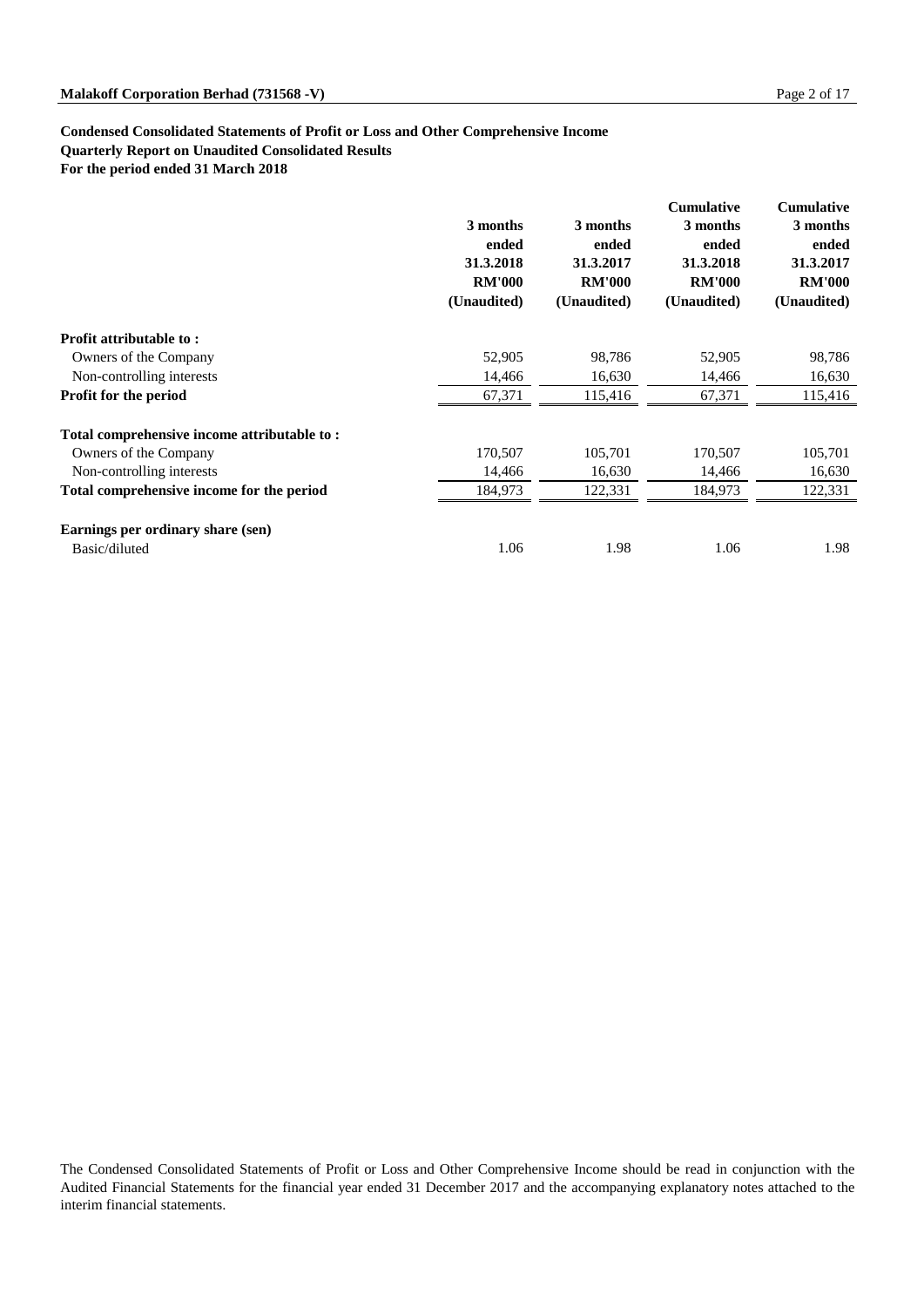# **Condensed Consolidated Statements of Financial Position**

**As at 31 March 2018**

|                                                     | As at         | As at         |
|-----------------------------------------------------|---------------|---------------|
|                                                     | 31.3.2018     | 31.12.2017    |
|                                                     | <b>RM'000</b> | <b>RM'000</b> |
|                                                     | (Unaudited)   | (Audited)     |
| <b>Non-current assets</b>                           |               |               |
| Property, plant and equipment                       | 13,844,130    | 13,976,303    |
| Intangible assets                                   | 3,278,175     | 3,346,176     |
| Prepaid lease payments                              | 62,559        | 63,715        |
| Investments in associates                           | 1,589,832     | 1,571,049     |
| Investment in a joint venture                       |               |               |
| Other investment                                    | 5,300         |               |
| Finance lease receivable                            | 2,066,816     | 2,208,203     |
| Derivative financial assets                         | 417,283       | 417,283       |
| Trade and other receivables                         | 78,976        | 81,540        |
| Deferred tax assets                                 | 152,304       | 139,487       |
| <b>Total non-current assets</b>                     | 21,495,375    | 21,803,756    |
|                                                     |               |               |
| <b>Current assets</b>                               |               |               |
| Trade and other receivables                         | 1,938,926     | 2,118,834     |
| Inventories                                         | 778,782       | 858,774       |
| Current tax assets                                  | 135,996       | 139,275       |
| Finance lease receivable                            | 10,294        |               |
| Other investments                                   | 3,682,776     | 2,641,829     |
| Cash and cash equivalents                           | 1,292,455     | 2,355,529     |
| <b>Total current assets</b>                         | 7,839,229     | 8,114,241     |
| <b>Total assets</b>                                 | 29,334,604    | 29,917,997    |
|                                                     |               |               |
| <b>Equity</b><br>Share capital                      | 5,693,055     | 5,693,055     |
| Treasury shares                                     | (49, 848)     | (1,641)       |
|                                                     | 229,599       | 111,997       |
| Reserves<br>Retained profits                        | 117,179       | 87,680        |
| <b>Equity attributable to owners of the Company</b> | 5,989,985     | 5,891,091     |
| Perpetual sukuk                                     | 800,000       | 800,000       |
| Non-controlling interests                           | 240,036       | 225,570       |
| <b>Total equity</b>                                 | 7,030,021     | 6,916,661     |
|                                                     |               |               |
| <b>Non-current liabilities</b>                      |               |               |
| Loans and borrowings                                | 13,897,913    | 14,180,158    |
| Employee benefits                                   | 117,519       | 115,773       |
| Provision for decommissioning cost                  | 93,446        | 91,831        |
| Deferred income                                     | 3,632,727     | 3,553,403     |
| Derivative financial liabilities                    | 105,984       | 112,048       |
| Deferred tax liabilities                            | 1,506,730     | 1,567,578     |
| <b>Total non-current liabilities</b>                | 19,354,319    | 19,620,791    |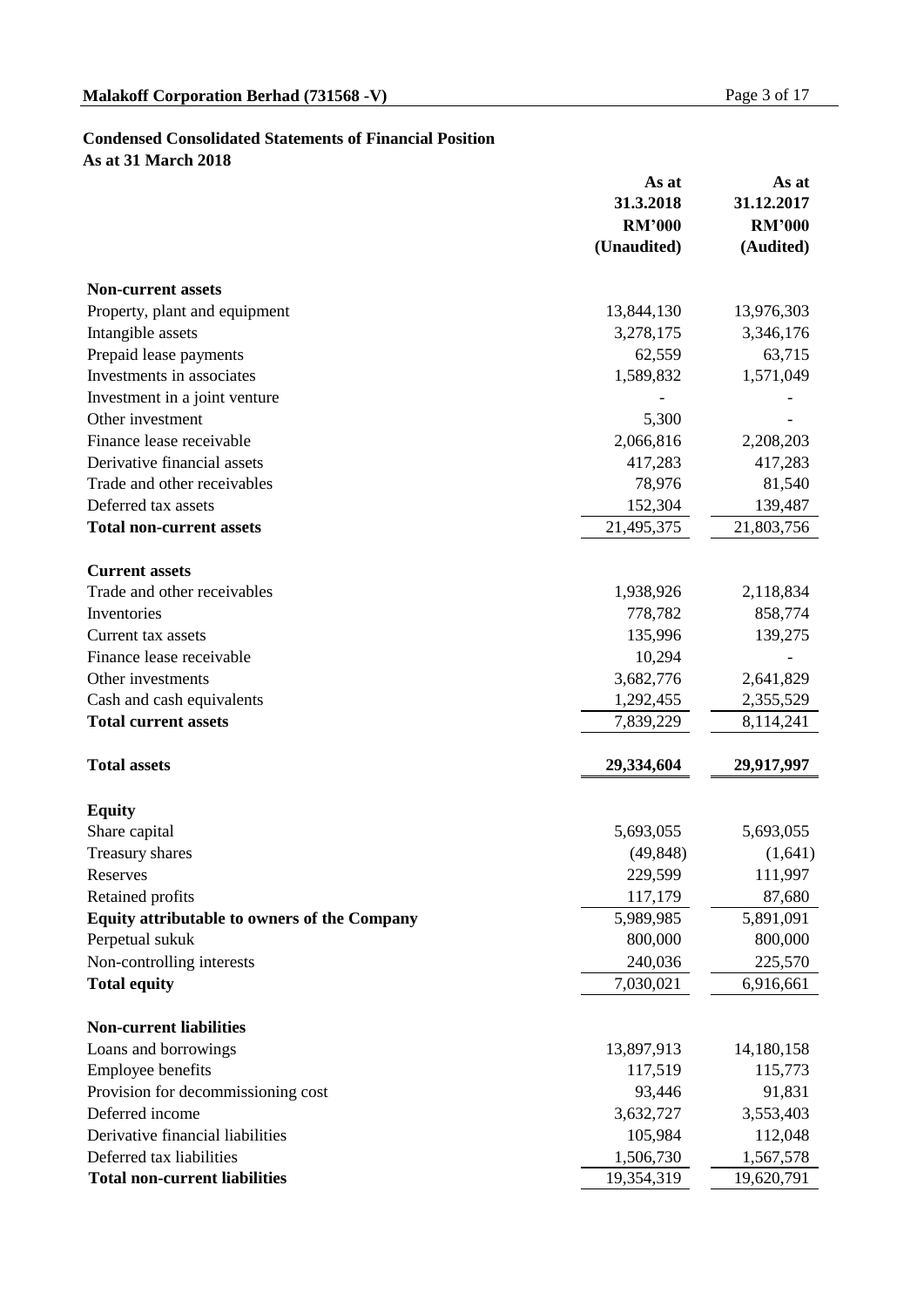## **Condensed Consolidated Statements of Financial Position**

**As at 31 March 2018**

|                                            | As at         | As at         |
|--------------------------------------------|---------------|---------------|
|                                            | 31.3.2018     | 31.12.2017    |
|                                            | <b>RM'000</b> | <b>RM'000</b> |
|                                            | (Unaudited)   | (Audited)     |
| <b>Current liabilities</b>                 |               |               |
| Trade and other payables                   | 1,110,797     | 1,512,301     |
| Current tax liabilities                    | 145,872       | 135,342       |
| Loans and borrowings                       | 1,615,057     | 1,650,823     |
| Derivative financial liabilities           | 20,124        | 23,665        |
| Deferred income                            | 58,414        | 58,414        |
| <b>Total current liabilities</b>           | 2,950,264     | 3,380,545     |
|                                            |               |               |
| <b>Total liabilities</b>                   | 22,304,583    | 23,001,336    |
|                                            |               |               |
| <b>Total equity and liabilities</b>        | 29,334,604    | 29,917,997    |
|                                            |               |               |
| Net assets per share attributable to       |               |               |
| ordinary equity holders of the parent (RM) | 1.21          | 1.18          |

The Condensed Consolidated Statements of Financial Position should be read in conjunction with the Audited Financial Statements for the financial year ended 31 December 2017 and the accompanying explanatory notes attached to the interim financial statements.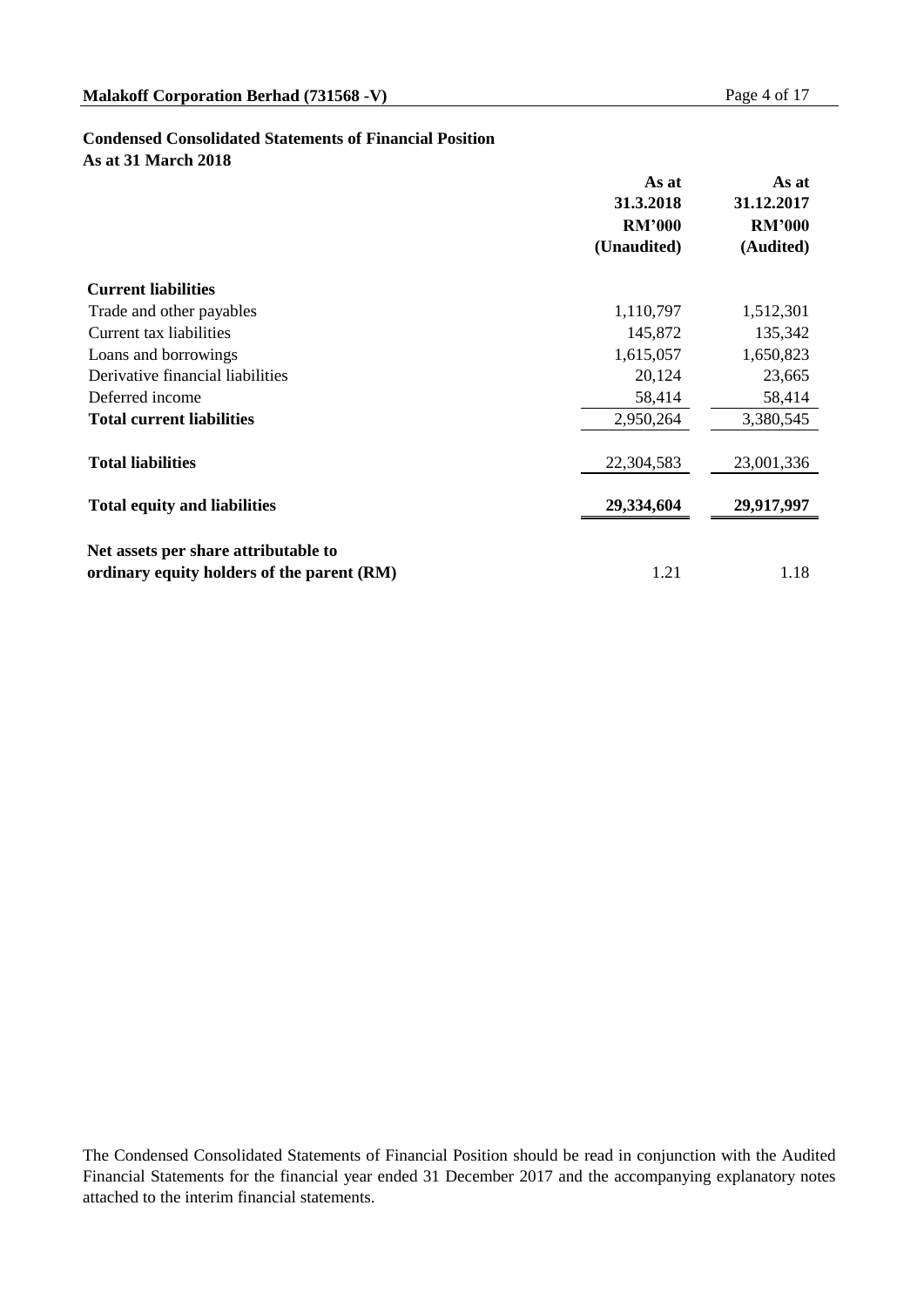#### **Malakoff Corporation Berhad (731568 -V)** Page 5 of 17

#### **Condensed Consolidated Statement of Changes in Equity For the period ended 31 March 2018**

|                                                                       |                          | /--------------------------------- Attributable to owners of the Company -------------------------------/ |                                     |                                 |                                                    |                               |                                                   |                                                      |                                                |
|-----------------------------------------------------------------------|--------------------------|-----------------------------------------------------------------------------------------------------------|-------------------------------------|---------------------------------|----------------------------------------------------|-------------------------------|---------------------------------------------------|------------------------------------------------------|------------------------------------------------|
|                                                                       |                          | /-------------------------- Non distributable -------------------------/                                  |                                     |                                 | <b>Distributable</b>                               |                               |                                                   |                                                      |                                                |
|                                                                       |                          |                                                                                                           |                                     | <b>Reserves</b>                 |                                                    |                               |                                                   |                                                      |                                                |
|                                                                       | <b>RM'000</b>            | <b>Share Capital Treasury Shares</b><br><b>RM'000</b>                                                     | <b>Translation</b><br><b>RM'000</b> | <b>Hedging</b><br><b>RM'000</b> | <b>Retained</b><br><b>Profits</b><br><b>RM'000</b> | <b>Total</b><br><b>RM'000</b> | <b>Perpetual</b><br><b>Sukuk</b><br><b>RM'000</b> | Non-controlling<br><b>Interests</b><br><b>RM'000</b> | <b>Total</b><br><b>Equity</b><br><b>RM'000</b> |
| At 1 January 2018                                                     | 5,693,055                | (1,641)                                                                                                   | 5,145                               | 106,852                         | 87,680                                             | 5,891,091                     | 800,000                                           | 225,570                                              | 6,916,661                                      |
| Foreign currency translation                                          |                          |                                                                                                           |                                     |                                 |                                                    |                               |                                                   |                                                      |                                                |
| differences for foreign operations                                    |                          |                                                                                                           | (22, 487)                           |                                 |                                                    | (22, 487)                     |                                                   |                                                      | (22, 487)                                      |
| Cash flow hedge                                                       |                          |                                                                                                           |                                     | 75,400                          |                                                    | 75,400                        |                                                   |                                                      | 75,400                                         |
| Share of profit on hedging reserves of<br>equity-accounted associates | $\overline{\phantom{a}}$ | $\overline{\phantom{a}}$                                                                                  | $\overline{\phantom{a}}$            | 64,689                          | $\overline{\phantom{a}}$                           | 64,689                        | $\overline{\phantom{a}}$                          | $\overline{\phantom{a}}$                             | 64,689                                         |
| Other comprehensive (expense)/income                                  |                          |                                                                                                           |                                     |                                 |                                                    |                               |                                                   |                                                      |                                                |
| for the period                                                        |                          | $\overline{\phantom{a}}$                                                                                  | (22, 487)                           | 140,089                         |                                                    | 117,602                       |                                                   |                                                      | 117,602                                        |
| Profit for the period                                                 |                          |                                                                                                           |                                     |                                 | 52,905                                             | 52,905                        |                                                   | 14,466                                               | 67,371                                         |
| Comprehensive (expense)/income for the period                         |                          | $\overline{\phantom{a}}$                                                                                  | (22, 487)                           | 140,089                         | 52,905                                             | 170,507                       | $\overline{\phantom{a}}$                          | 14,466                                               | 184,973                                        |
| Distribution to perpetual sukuk holders                               |                          |                                                                                                           |                                     | $\overline{\phantom{a}}$        | (23, 406)                                          | (23, 406)                     |                                                   | $\overline{\phantom{a}}$                             | (23, 406)                                      |
| Purchase of treasury shares                                           |                          | (48,207)                                                                                                  |                                     |                                 | $\overline{\phantom{a}}$                           | (48,207)                      |                                                   | $\overline{\phantom{a}}$                             | (48, 207)                                      |
| At 31 March 2018                                                      | 5,693,055                | (49, 848)                                                                                                 | (17, 342)                           | 246,941                         | 117,179                                            | 5,989,985                     | 800,000                                           | 240,036                                              | 7,030,021                                      |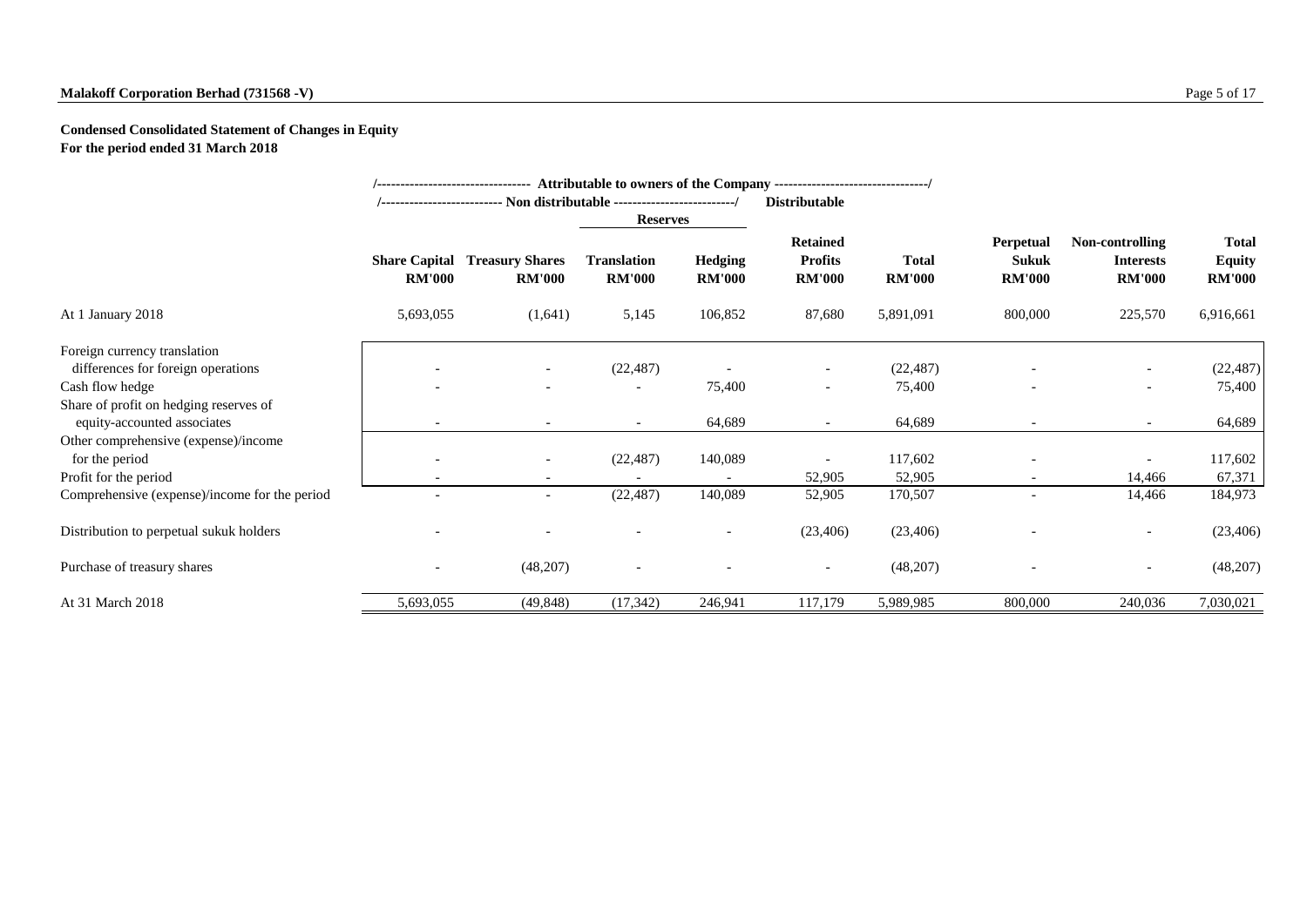#### **Malakoff Corporation Berhad (731568 -V)** Page 6 of 17

#### **Condensed Consolidated Statement of Changes in Equity For the period ended 31 March 2018**

|                                                                       |                                       | /------------------------------- Non distributable -----------------------------/ |                                               |                                     |                                 | <b>Distributable</b>                               |                               |                                            |                                                      |                                         |
|-----------------------------------------------------------------------|---------------------------------------|-----------------------------------------------------------------------------------|-----------------------------------------------|-------------------------------------|---------------------------------|----------------------------------------------------|-------------------------------|--------------------------------------------|------------------------------------------------------|-----------------------------------------|
|                                                                       |                                       |                                                                                   |                                               | <b>Reserves</b>                     |                                 |                                                    |                               |                                            |                                                      |                                         |
|                                                                       | <b>Share Capital</b><br><b>RM'000</b> | <b>Share Premium</b><br><b>RM'000</b>                                             | Capital<br><b>Redemption</b><br><b>RM'000</b> | <b>Translation</b><br><b>RM'000</b> | <b>Hedging</b><br><b>RM'000</b> | <b>Retained</b><br><b>Profits</b><br><b>RM'000</b> | <b>Total</b><br><b>RM'000</b> | Perpetual<br><b>Sukuk</b><br><b>RM'000</b> | Non-controlling<br><b>Interests</b><br><b>RM'000</b> | Total<br><b>Equity</b><br><b>RM'000</b> |
| At 1 January 2017                                                     | 500,000                               | 5,192,215                                                                         | 840                                           | 20,476                              | 89,846                          | 112,335                                            | 5,915,712                     | $\overline{\phantom{a}}$                   | 215,583                                              | 6,131,295                               |
| Foreign currency translation                                          |                                       |                                                                                   |                                               |                                     |                                 |                                                    |                               |                                            |                                                      |                                         |
| differences for foreign operations                                    |                                       |                                                                                   | $\overline{\phantom{a}}$                      | (5,537)                             |                                 | $\sim$                                             | (5,537)                       |                                            |                                                      | (5,537)                                 |
| Cash flow hedge                                                       |                                       |                                                                                   |                                               | $\overline{\phantom{a}}$            | 2,466                           | $\overline{\phantom{a}}$                           | 2,466                         |                                            | ۰                                                    | 2,466                                   |
| Share of profit on hedging reserves of<br>equity-accounted associates |                                       | $\overline{\phantom{a}}$                                                          | $\overline{\phantom{a}}$                      | $\sim$                              | 9,986                           | $\overline{\phantom{a}}$                           | 9,986                         | ٠                                          | $\sim$                                               | 9,986                                   |
| Other comprehensive (expense)/income                                  |                                       |                                                                                   |                                               |                                     |                                 |                                                    |                               |                                            |                                                      |                                         |
| for the period                                                        |                                       |                                                                                   | $\overline{\phantom{a}}$                      | (5,537)                             | 12,452                          |                                                    | 6,915                         |                                            |                                                      | 6,915                                   |
| Profit for the period                                                 |                                       |                                                                                   | $\overline{\phantom{a}}$                      |                                     |                                 | 98,786                                             | 98,786                        |                                            | 16,630                                               | 115,416                                 |
| Comprehensive (expense)/income for the period                         |                                       | $\overline{\phantom{a}}$                                                          | $\sim$                                        | (5,537)                             | 12,452                          | 98,786                                             | 105,701                       |                                            | 16,630                                               | 122,331                                 |
| Issuance of perpetual sukuk                                           |                                       |                                                                                   |                                               |                                     |                                 |                                                    |                               | 800,000                                    | $\overline{\phantom{a}}$                             | 800,000                                 |
| Dividends to non-controlling interests                                |                                       | $\overline{\phantom{a}}$                                                          | $\overline{\phantom{a}}$                      | $\sim$                              | $\overline{\phantom{a}}$        | $\sim$                                             | $\overline{\phantom{a}}$      | $\overline{\phantom{a}}$                   | (25,000)                                             | (25,000)                                |
| Total distribution to owners                                          |                                       |                                                                                   |                                               |                                     |                                 |                                                    |                               |                                            | (25,000)                                             | (25,000)                                |
| At 31 March 2017                                                      | 500,000                               | 5,192,215                                                                         | 840                                           | 14,939                              | 102,298                         | 211,121                                            | 6,021,413                     | 800,000                                    | 207,213                                              | 7,028,626                               |

The Condensed Consolidated Statements of Changes in Equity should be read in conjunction with the Audited Financial Statements for the financial year ended 31 December 2017 and the accompanying explanatory notes attached to the interim financial statements.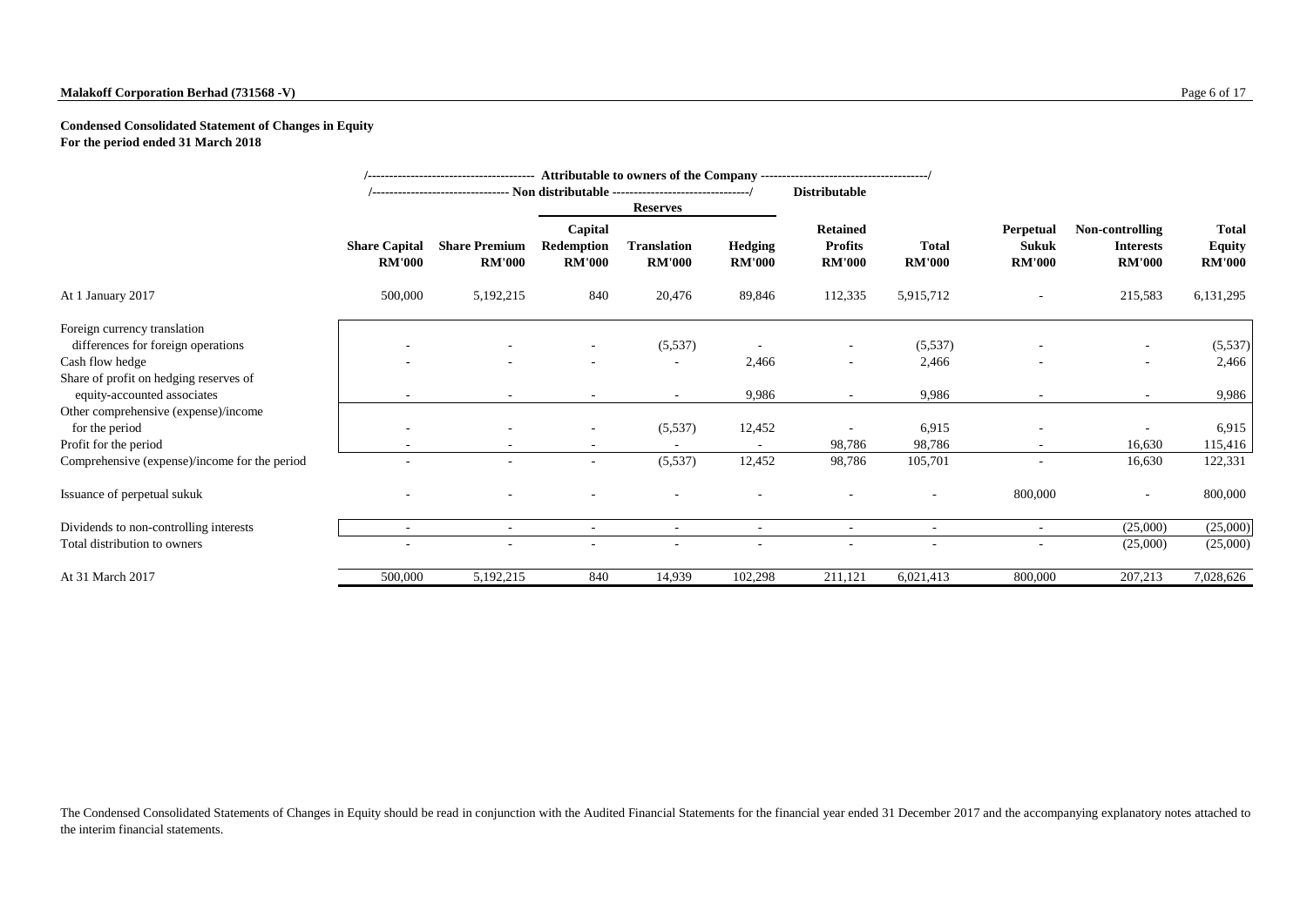## **Condensed Consolidated Statements of Cash Flows For the period ended 31 March 2018**

|                                                        | 3 months      | 3 months      |  |
|--------------------------------------------------------|---------------|---------------|--|
|                                                        | ended         | ended         |  |
|                                                        | 31.3.2018     | 31.3.2017     |  |
|                                                        | <b>RM'000</b> | <b>RM'000</b> |  |
|                                                        | (Unaudited)   | (Unaudited)   |  |
| <b>Cash flows from operating activities</b>            |               |               |  |
| Profit before tax                                      | 97,049        | 174,677       |  |
| <b>Adjustments for:</b>                                |               |               |  |
| Non cash-items                                         | 283,524       | 360,015       |  |
| Finance costs                                          | 248,353       | 271,580       |  |
| Finance income                                         | (59, 645)     | (50,716)      |  |
| Share of profit of equity-accounted associates         |               |               |  |
| and a joint venture, net of tax                        | (15, 557)     | (32,717)      |  |
| Operating profit before changes in working capital     | 553,724       | 722,839       |  |
| Changes in working capital:                            |               |               |  |
| Net change in current assets                           | 400,898       | 329,131       |  |
| Net change in current liabilities                      | (525, 608)    | 181,585       |  |
| Net change in non-current liabilities                  | 80,939        | 59,530        |  |
| <b>Cash generated from operations</b>                  | 509,953       | 1,293,085     |  |
| Income taxes paid                                      | (88, 854)     | (88, 892)     |  |
| Net cash from operating activities                     | 421,099       | 1,204,193     |  |
| <b>Cash flows from investing activities</b>            |               |               |  |
| Purchase of property, plant and equipment              | (74, 346)     | (15, 120)     |  |
| Dividend received from associates                      | 1,359         | 546           |  |
| Changes in other investments                           | (1,046,247)   | 7,347         |  |
| Interest received                                      | 49,740        | 39,519        |  |
| Proceeds from redemption on unsecured loan stocks      | 23,961        | 6,400         |  |
| Redemption of unsecured loan stocks                    | (55,500)      |               |  |
| Net cash (used in)/generated from investing activities | (1,101,033)   | 38,692        |  |
| <b>Cash flows from financing activities</b>            |               |               |  |
| Dividends paid to non-controlling interests            |               | (25,000)      |  |
| Interest paid                                          | (254, 189)    | (276, 231)    |  |
| Proceeds from issuance of perpetual sukuk              |               | 800,000       |  |
| Repayment of borrowings                                | (80, 744)     | (1,386,896)   |  |
| Purchase of treasury shares                            | (48,207)      |               |  |
| Net cash used in financing activities                  | (383, 140)    | (888, 127)    |  |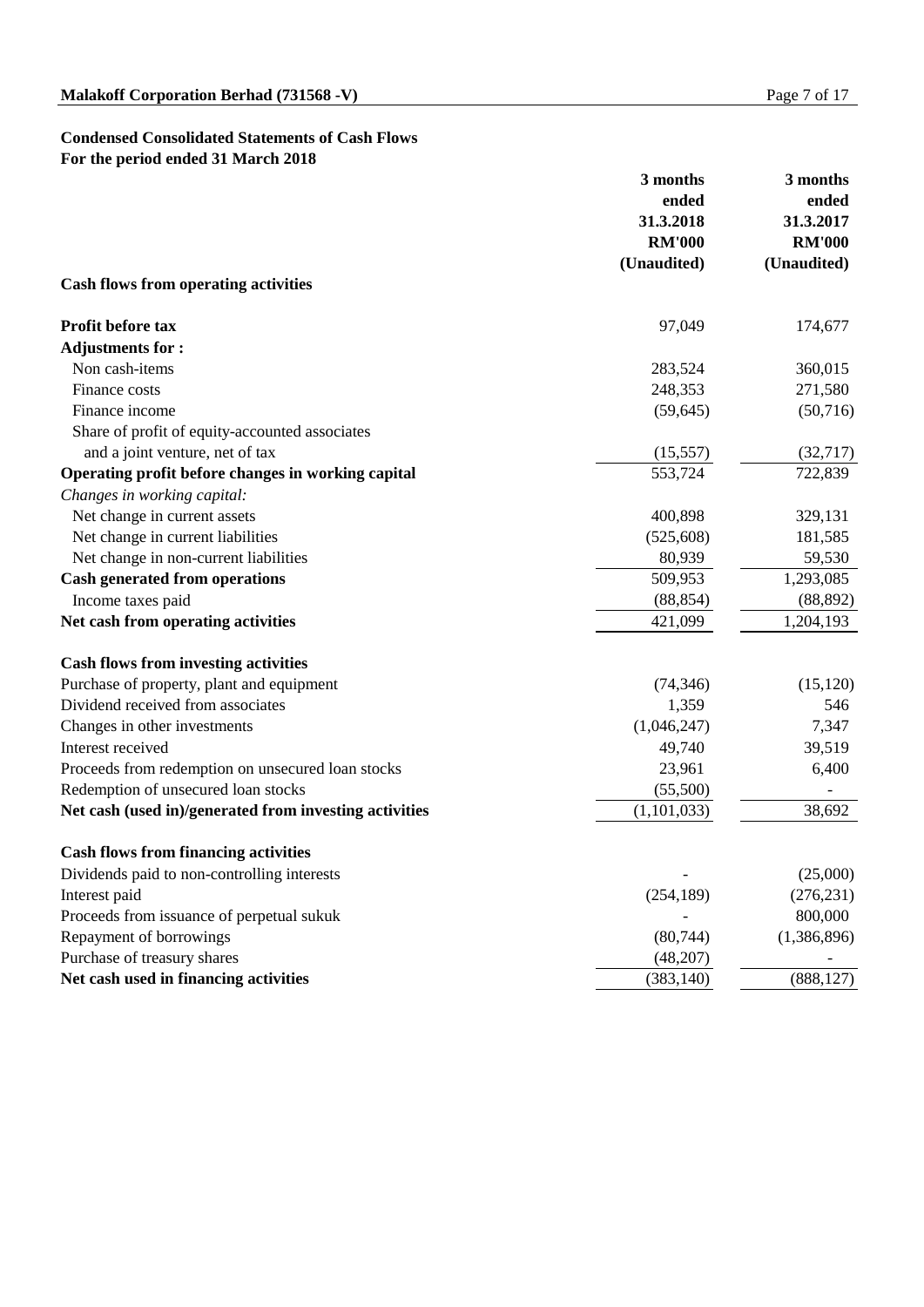#### **Condensed Consolidated Statements of Cash Flows For the period ended 31 March 2018**

|                                                              | 3 months<br>ended<br>31.3.2018<br><b>RM'000</b><br>(Unaudited) | 3 months<br>ended<br>31.3.2017<br><b>RM'000</b><br>(Unaudited) |
|--------------------------------------------------------------|----------------------------------------------------------------|----------------------------------------------------------------|
| Net (decrease)/increase in cash and cash equivalents         | (1,063,074)                                                    | 354,758                                                        |
| Cash and cash equivalents at beginning of the period         | 2,355,529                                                      | 3,006,802                                                      |
| Cash and cash equivalents at end of the period               | 1,292,455                                                      | 3,361,560                                                      |
| Cash and cash equivalents comprise :                         |                                                                |                                                                |
| Cash and bank balances                                       | 982,925                                                        | 806,418                                                        |
| Deposits with licensed banks and other licensed corporations | 309,530                                                        | 2,555,142                                                      |
|                                                              | 1,292,455                                                      | 3,361,560                                                      |

The Condensed Consolidated Statements of Cash Flows should be read in conjunction with the Audited Financial Statements for the financial year ended 31 December 2017 and the accompanying explanatory notes attached to the interim financial statements.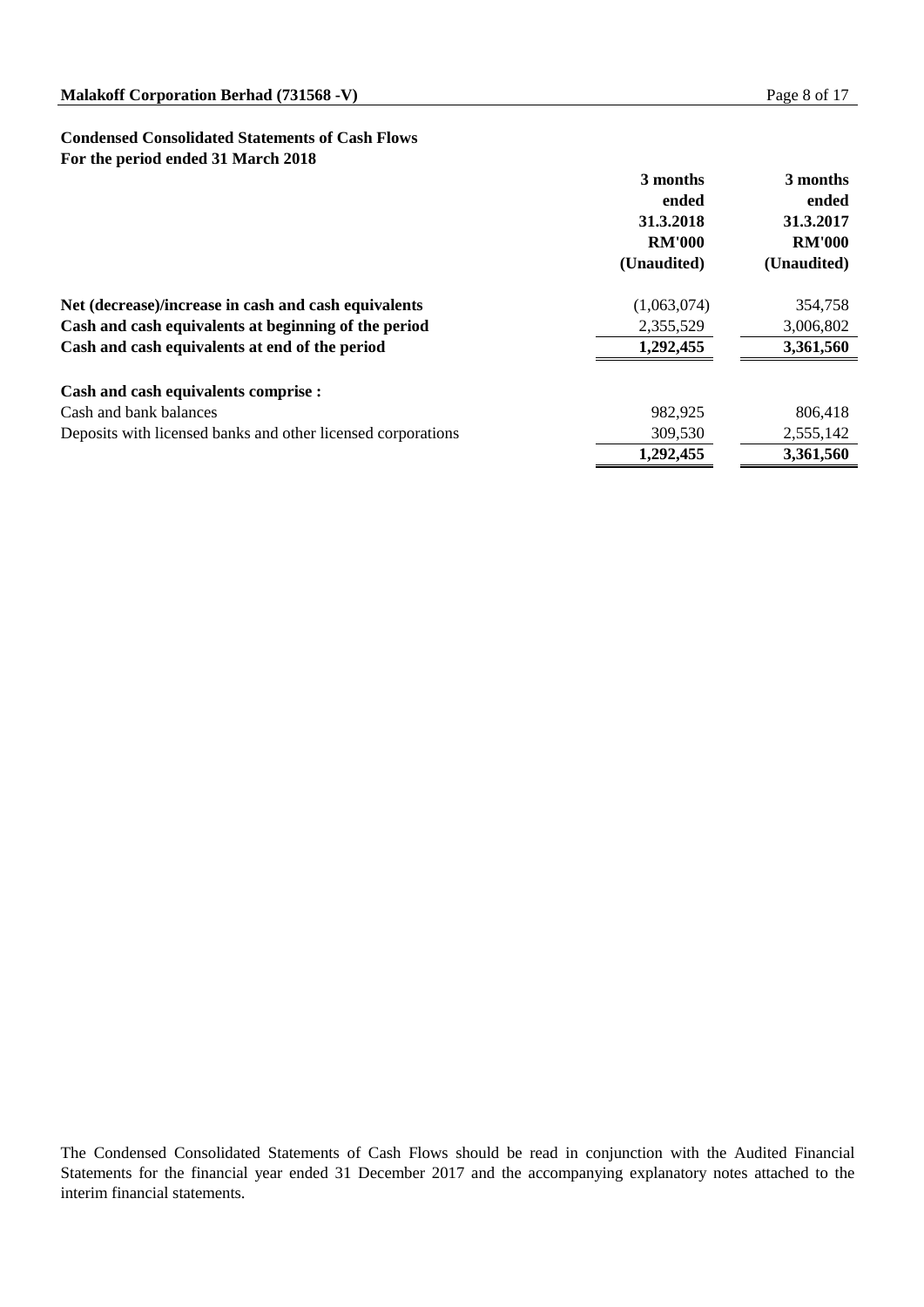## **Notes to the interim financial statements**

## **1. Basis of preparation**

The interim financial statements are unaudited and have been prepared in accordance with Malaysian Financial Reporting Standards ("MFRS") 134, Interim Financial Reporting and Appendix 9B (Part A) of the Listing Requirements of Bursa Malaysia Securities Berhad. The interim financial statements should be read in conjunction with the Group's annual audited financial statements for the financial year ended 31 December 2017 and the accompanying explanatory notes attached to the interim financial statements.

The audited financial statements of the Group for the financial year ended 31 December 2017 was prepared in accordance with MFRS, International Financial Reporting Standards and the requirements of the Companies Act 2016 in Malaysia.

The significant accounting policies adopted in these interim financial statements are consistent with those adopted in the annual audited financial statements for the financial year ended 31 December 2017, except the Group adopted the following MFRSs, Interpretations and Amendments to MFRSs effective for annual periods beginning on or after 1 January 2018 as follows:

- MFRS 9, *Financial Instruments (2014)*
- MFRS 15, *Revenue from Contracts with Customers*
- Clarifications to MFRS 15, *Revenue from Contracts with Customers*
- IC Interpretation 22, *Foreign Currency Transactions and Advance Consideration*
- Amendments to MFRS 1, *[First-time Adoption of Malaysian Financial Reporting Standards](http://masb.org.my/pdf/MFRS%201%20042015.pdf) (Annual Improvements to MFRS Standards 2014-2016 Cycle)*
- Amendments to MFRS 2, *Share-based Payment – Classification and Measurement of Share-based Payment Transactions*
- Amendments to MFRS 4, *Insurance Contracts – Applying MFRS 9 Financial Instruments with MFRS 4 Insurance Contracts*
- Amendments to MFRS 128, *Investments in Associates and Joint Ventures (Annual Improvements to MFRS Standards 2014-2016 Cycle)*
- Amendments to MFRS 140, *[Investment Property](http://masb.org.my/pdf/MFRS%20140%20042015.pdf) – Transfers of Investment Property*

The adoption of the above did not have any material impact on the financial statements of the Group.

## **2. Audit qualification**

The report of the auditors on the Group's financial statements for the financial year ended 31 December 2017 was not subject to any qualification.

## **3. Seasonal or cyclical factors**

The Group's operations have not been affected by seasonal or cyclical factors.

## **4. Unusual items**

There was no unusual item affecting assets, liabilities, equity, net income or cash flows of the Group during the current quarter under review because of its nature, size and incidence.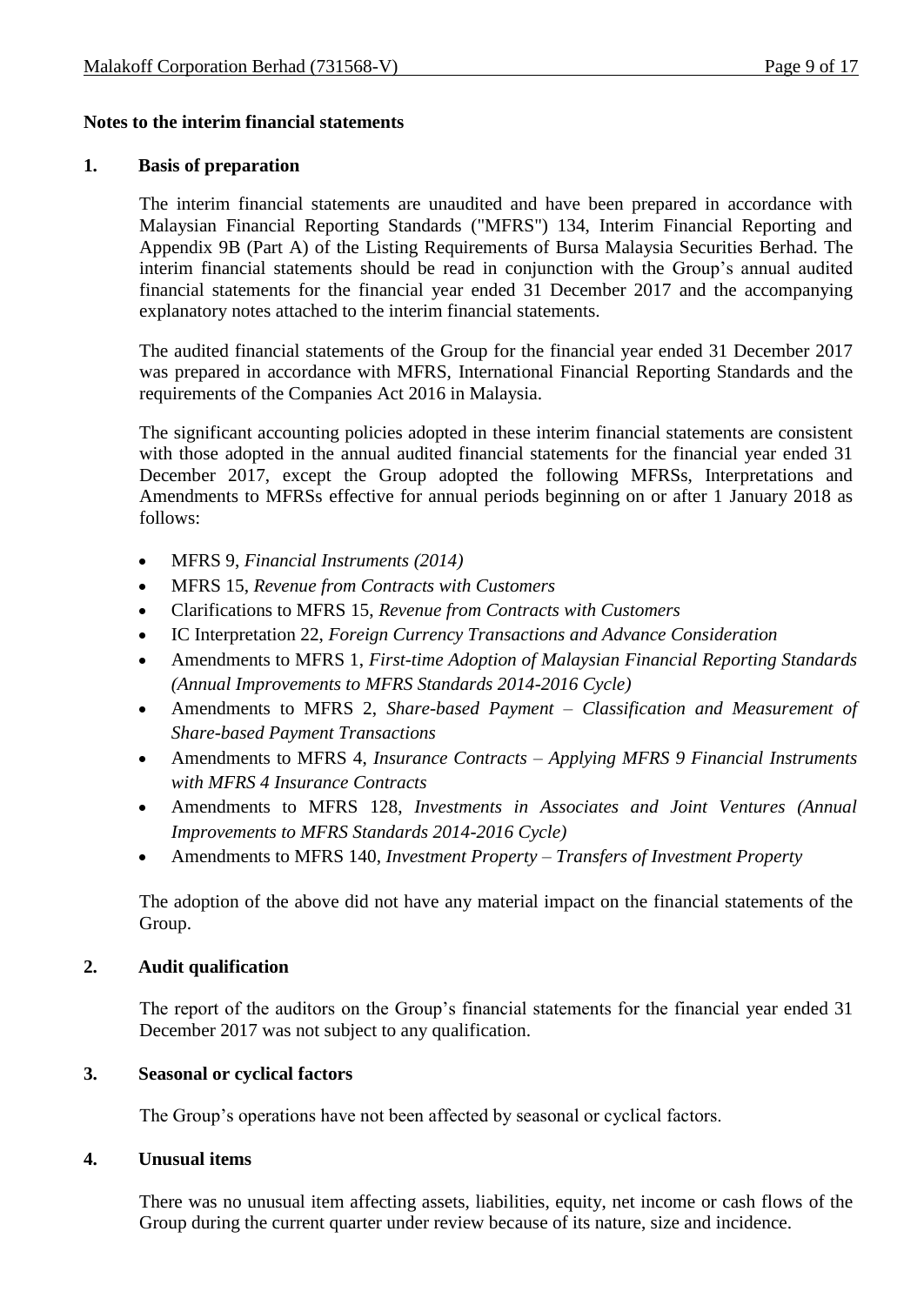## **5. Changes in estimates**

Save as disclosed below, there was no material change in financial estimates that could materially affect the current interim result.

During the current quarter under review, the Management has performed an assessment on the expected useful lives of the C-inspection of gas plants, and has changed the underlying assumption of the expected useful lives, taking into consideration the running hours of the power plants in light of the anticipated lower dispatch as the Power Purchase Agreement ("PPA") expiry date draws closer.

As a result, the Group recognised lower depreciation of C-inspection costs by RM17.1 million in the income statement for the period ended 31 March 2018.

#### **6. Debt and equity securities**

There was no issuance, cancellation, repurchase, resale and repayment of debt and equity securities during the current quarter except for the following:

During the current quarter, the Company had repurchased a total of 53,713,600 ordinary shares from the open market for a total consideration of RM48,207,141 at an average cost of RM0.90 per share. The repurchase transactions were financed by internally generated funds. The repurchased shares are held as treasury shares in accordance with the requirement of Section 127 of the Companies Act 2016. As at 31 March 2018, the total number of treasury shares held is 1.11% of the total paid up share capital of the Company.

## **7. Dividend paid**

There was no dividend paid during the current quarter ended 31 March 2018.

#### **8. Segment reporting**

The Group's segmental reporting for the financial period ended 31 March 2018 is as follows:

|                                    | Local<br><b>RM'000</b> | Foreign<br><b>RM'000</b> | <b>Elimination</b><br><b>RM'000</b> | <b>Total</b><br><b>RM'000</b> |
|------------------------------------|------------------------|--------------------------|-------------------------------------|-------------------------------|
| Revenue from external<br>customers | 1,561,876              | 42,358                   |                                     | 1,604,234                     |
| Inter-segment revenue              | 201,206                | 1,359                    | (202, 565)                          |                               |
| <b>Total segment revenue</b>       | 1,763,082              | 43,717                   | (202, 565)                          | 1,604,234                     |
| <b>Profit after tax</b>            | 90,470                 | 8,987                    | (32,086)                            | 67,371                        |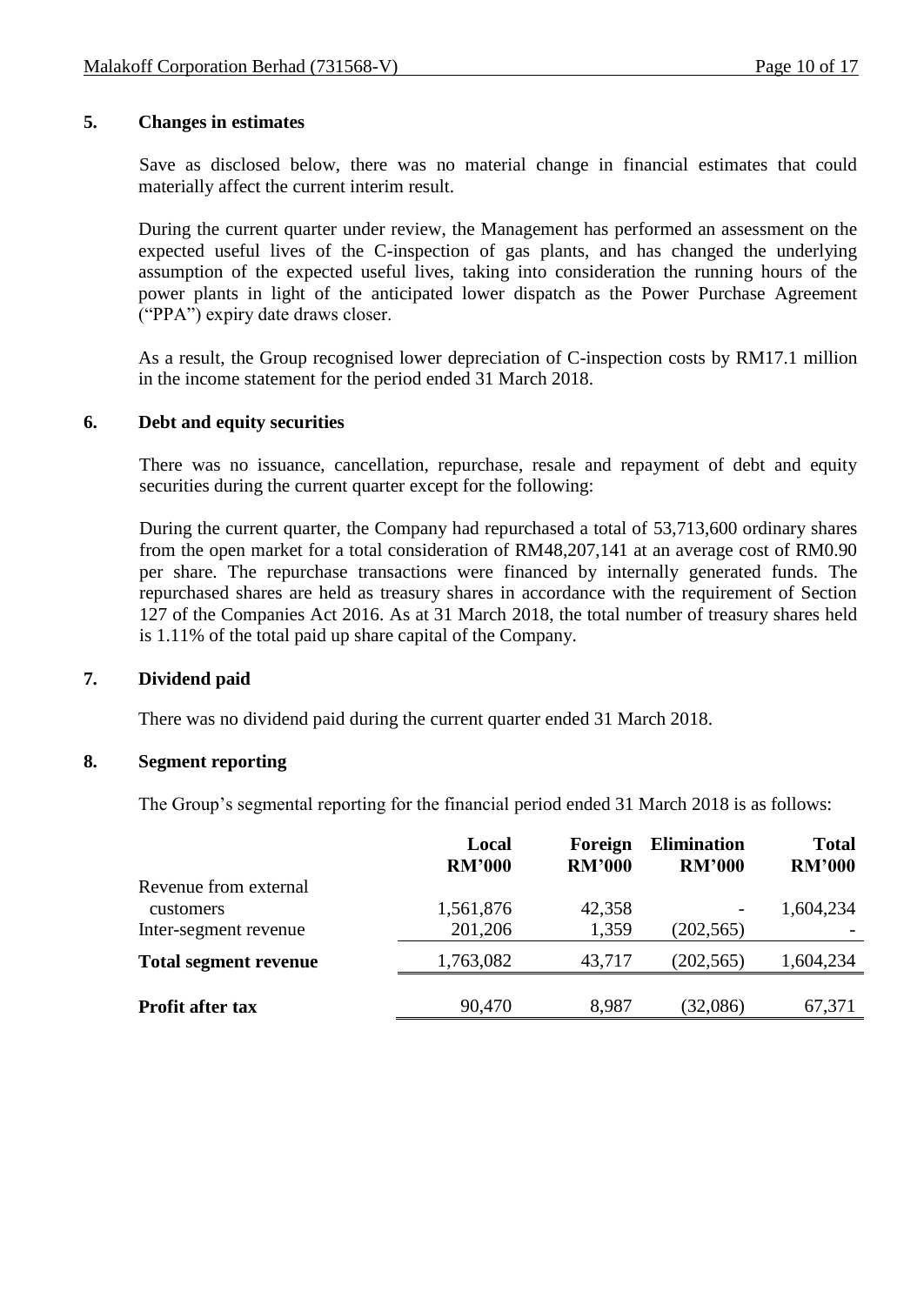The Group's segmental reporting for the corresponding financial period ended 31 March 2017 is as follows:

|                              | Local<br><b>RM'000</b> | Foreign<br><b>RM'000</b> | <b>Elimination</b><br><b>RM'000</b> | <b>Total</b><br><b>RM'000</b> |
|------------------------------|------------------------|--------------------------|-------------------------------------|-------------------------------|
| Revenue from external        |                        |                          |                                     |                               |
| customers                    | 1,729,052              | 51,971                   | $\overline{\phantom{a}}$            | 1,781,023                     |
| Inter-segment revenue        | 554,388                | 546                      | (554,934)                           |                               |
| <b>Total segment revenue</b> | 2,283,440              | 52,517                   | (554,934)                           | 1,781,023                     |
|                              |                        |                          |                                     |                               |
| <b>Profit after tax</b>      | 386,593                | 43,672                   | (314, 849)                          | 115,416                       |

## **9. Property, plant and equipment**

There was no valuation of property, plant and equipment during the current quarter ended 31 March 2018 except for the amounts carried forward pertaining to certain Group's properties that had been revalued in the past.

## **10. Material events subsequent to the end of current interim period**

There was no material event subsequent to the end of the current quarter ended 31 March 2018.

## **11. Changes in composition of the Group**

There was no change in the composition of the Group during the current quarter ended 31 March 2018.

### **12. Changes in contingent liabilities or contingent assets**

There was no change in contingent liabilities or contingent assets since the last audited financial statements for the financial year ended 31 December 2017 except for the following bank guarantees issued to third parties:

|                          | 31.3.2018<br>RM'mil | 31.12.2017<br>RM'mil |
|--------------------------|---------------------|----------------------|
| Company and subsidiaries | 442.8               | 641.2                |

These guarantees mainly consist of guarantees for performance bonds and security deposits for projects.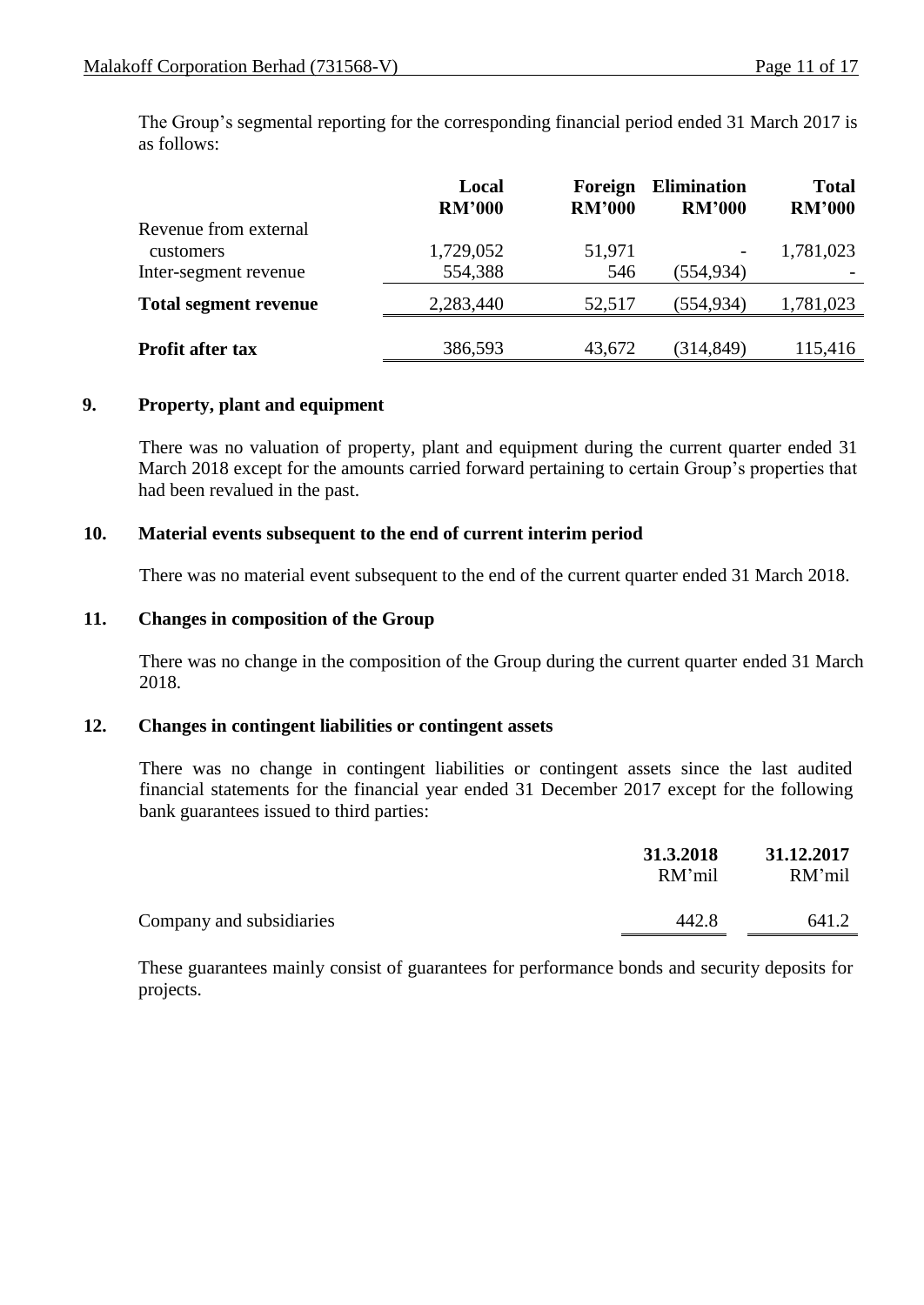## **13. Provision for financial assistance**

In accordance with paragraph 8.23(1)(ii) and Practice Note 11 of the Bursa Malaysia Securities Berhad Main Market Listing Requirements on the provision of financial assistance, Tanjung Bin Power Sdn. Bhd. ("TBP"), a subsidiary of the Company, has during the period under review, made additional advance payments on behalf of an EPC contractor amounted to RM7.4 million in respect of the upgrading works on conveyor belt system ("the project") which is critical for the operation of the power plant. As at 31 March 2018, the project was nearing completion and has received cumulative advance payments amounted to RM32.8 million.

The financial assistance did not have any material effect on the earnings and net assets of the subsidiary and the Group.

## **14. Capital commitments**

Capital commitments of the Group not provided for in the interim financial report are as follows:

|     |                                   | 31.3.2018<br>RM'mil | 31.12.2017<br>RM'mil |
|-----|-----------------------------------|---------------------|----------------------|
|     | Property, plant and equipment:    |                     |                      |
|     | Authorised but not contracted for | 300.6               | 374.5                |
| 15. | <b>Related party transactions</b> |                     |                      |
|     |                                   | 31.3.2018<br>RM'mil | 31.3.2017<br>RM'mil  |
|     | Associated company:               |                     |                      |
|     | Interest income on unsecured      |                     |                      |
|     | subordinated loan notes           | 9.9                 | 112                  |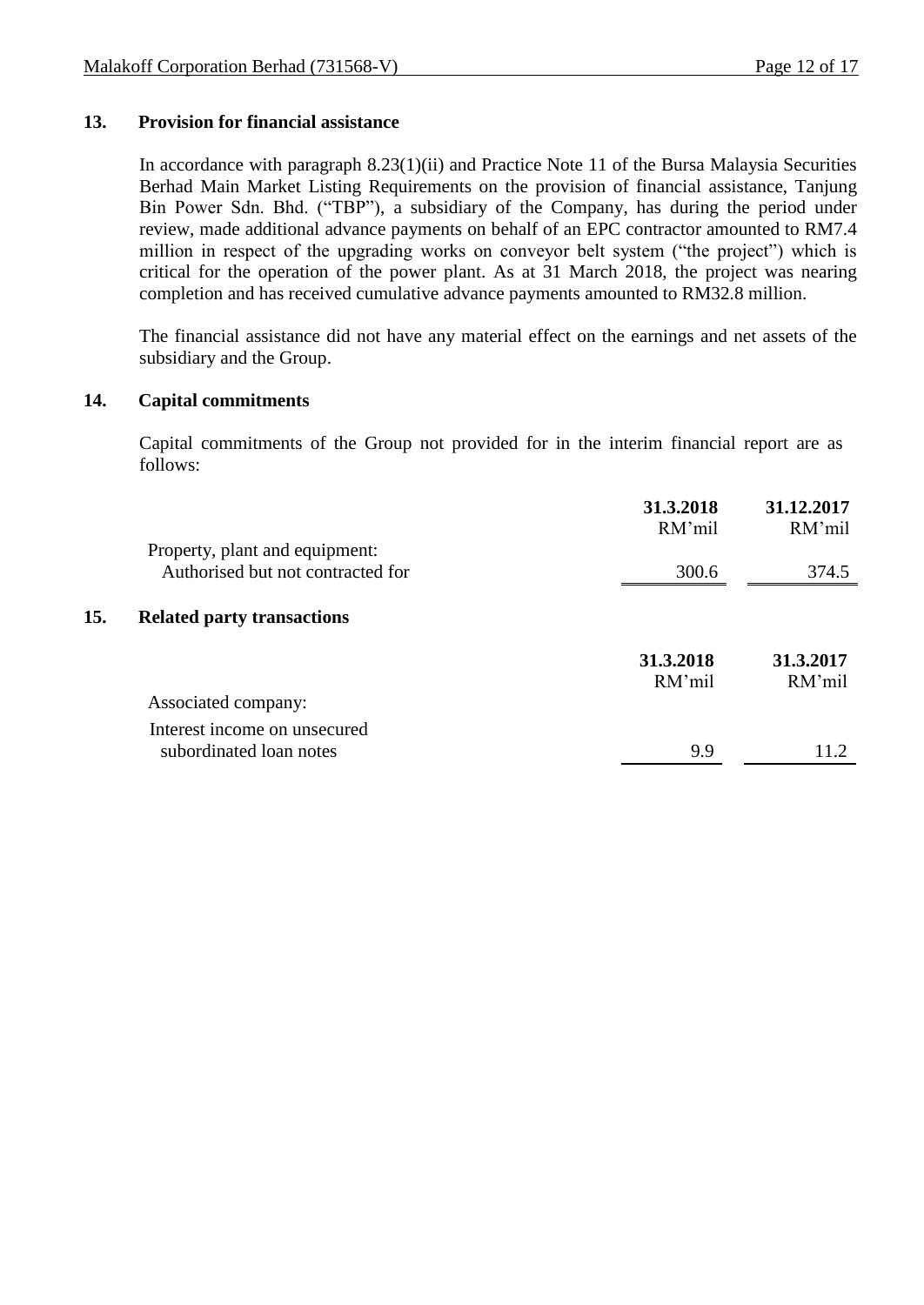## **Additional information required by the Bursa Securities Listing Requirements**

#### **16. Review of performance**

## **Quarter 1, 2018 vs Quarter 1, 2017**

For the quarter ended 31 March 2018, the Group recorded RM1,604.2 million in revenue, a 10% decrease from RM1,781.0 million reported in the corresponding quarter ended 31 March 2017, primarily due to lower capacity payment recorded from Segari Energy Ventures Sdn. Bhd. ("SEV") following the reduction in tariff under the extended Power Purchase Agreement ("PPA") effective from 1 July 2017.

Correspondingly, the Group recorded lower profit before taxation of RM97.0 million compared with RM174.7 million reported in corresponding quarter ended 31 March 2017, primarily attributed to lower contribution from SEV following the reduction in tariff under the extended PPA effective from 1 July 2017 as well as lower fuel margin recorded at Tanjung Bin Power Sdn. Bhd. ("TBP") and Tanjung Bin Energy Sdn. Bhd. ("TBE") coal plants. However, these were partially moderated by lower operation and maintenance costs, lower depreciation of Cinspection costs following revision in the useful lives of C-inspection for gas plants in view of the anticipated lower dispatch as PPA expiry date draws closer and lower finance costs upon settlement of Junior EBL in the corresponding quarter.

## **17. Variation of results against immediate preceding quarter**

### **Quarter 1, 2018 vs Quarter 4, 2017**

The Group recorded significantly higher profit before taxation of RM97.0 million in the current quarter compared with RM47.9 million in the immediate preceding quarter, primarily attributed to improved contribution from TBE coal plant and lower depreciation of C-inspection costs following revision in the useful lives of C-inspection for gas power plants as disclosed in Note 5.

### **18. Current prospects**

The Group remains positive on the overall outlook for 2018 in line with the expected growth rate of 2% per annum in the nation's power demand. The Group is expected to benefit from the positive recovery of Tanjung Bin Energy power plant which is expected to receive normalised capacity payment from the second quarter 2018 onwards.

The Group is intensifying its effort to expand into renewable energy (RE) opportunities in tandem with the Government's aspiration to reduce carbon emissions by 40% in 2050. In this regard, the Group entered into a MOU with Touch Meccanica Sdn. Bhd. in January 2018 to joint develop several energy projects in Pahang, in particular a large scale solar photovoltaic and small hydro power projects.

The Group expects to see positive contributions from its overseas investments namely Shuaibah in Saudi Arabia and Hidd in Bahrain, and is leveraging on its experience and expertise in power and water projects to explore further opportunities overseas particularly high growth regions such as ASEAN and MENA regions.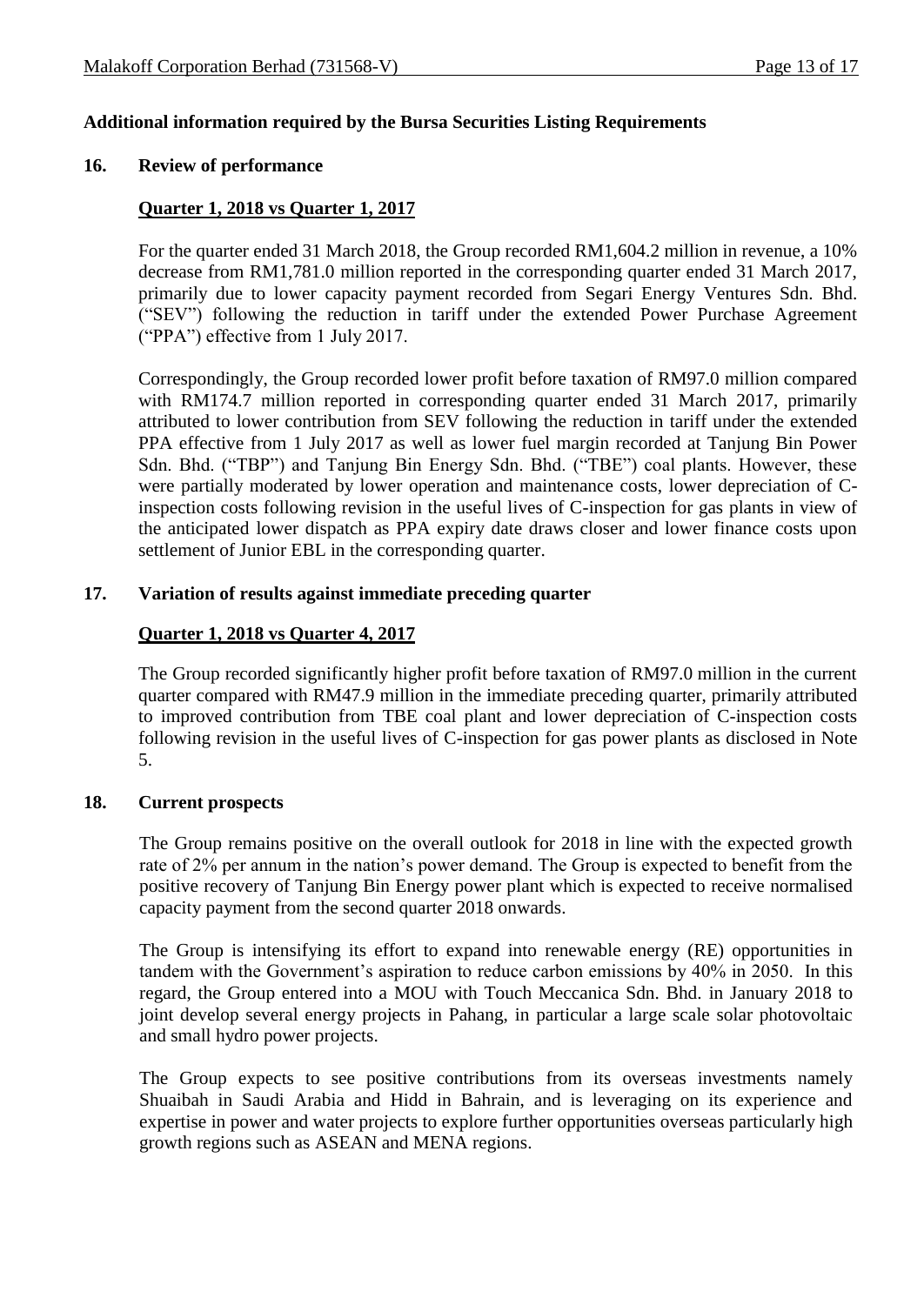In the meantime, the Group will continue to improve its operational efficiency and effectiveness particularly the plants availability and performance.

Based on the foregoing, the Group expects performance to remain satisfactory for the financial year ending 31 December 2018.

## **19. Profit before tax**

Profit before tax is stated after (crediting)/charging the following items:

|                                       | 3 months<br>ended<br>31.3.2018<br>RM'mil | 3 months<br>ended<br>31.3.2017<br>RM'mil | <b>Cumulative</b><br>3 months<br>ended<br>31.3.2018<br>RM'mil | <b>Cumulative</b><br>3 months<br>ended<br>31.3.2017<br>RM'mil |
|---------------------------------------|------------------------------------------|------------------------------------------|---------------------------------------------------------------|---------------------------------------------------------------|
| Finance income                        | (59.6)                                   | (50.7)                                   | (59.6)                                                        | (50.7)                                                        |
| Finance cost                          | 248.4                                    | 271.6                                    | 248.4                                                         | 271.6                                                         |
| Depreciation                          | 206.5                                    | 230.0                                    | 206.5                                                         | 230.0                                                         |
| Amortisation of<br>intangibles        | 70.6                                     | 122.3                                    | 70.6                                                          | 122.3                                                         |
| Net foreign<br>exchange $(gain)/loss$ | (0.1)                                    | 0.2                                      | (0.1)                                                         | 0.2                                                           |

### **20. Profit forecast or profit guarantee**

The Group did not issue any profit forecast or profit guarantee for the current quarter.

### **21. Tax expense**

|                      | 3 months<br>ended<br>31.3.2018<br>RM'mil | 3 months<br>ended   | <b>Cumulative</b><br>3 months<br>ended | <b>Cumulative</b><br>3 months<br>ended<br>31.3.2017<br>RM'mil |
|----------------------|------------------------------------------|---------------------|----------------------------------------|---------------------------------------------------------------|
|                      |                                          | 31.3.2017<br>RM'mil | 31.3.2018<br>RM'mil                    |                                                               |
| Current tax expense  | 106.4                                    | 129.6               | 106.4                                  | 129.6                                                         |
| Deferred tax expense | (76.7)                                   | (70.4)              | (76.7)                                 | (70.4)                                                        |
| Total tax expense    | 29.7                                     | 59.2                | 29.7                                   | 59.2                                                          |

The Group's effective tax rates for the current period were higher than the statutory income tax rate due to certain expenses not deductible for tax purposes.

## **22. Status of corporate proposals announced**

### i) Share buyback

The Company had during its 12th Annual General Meeting held on 26 April 2018 obtained shareholders' approval for the renewal of share buy-back authority to purchase the Company's own shares of up to 10% of the total number of issued shares subject to Section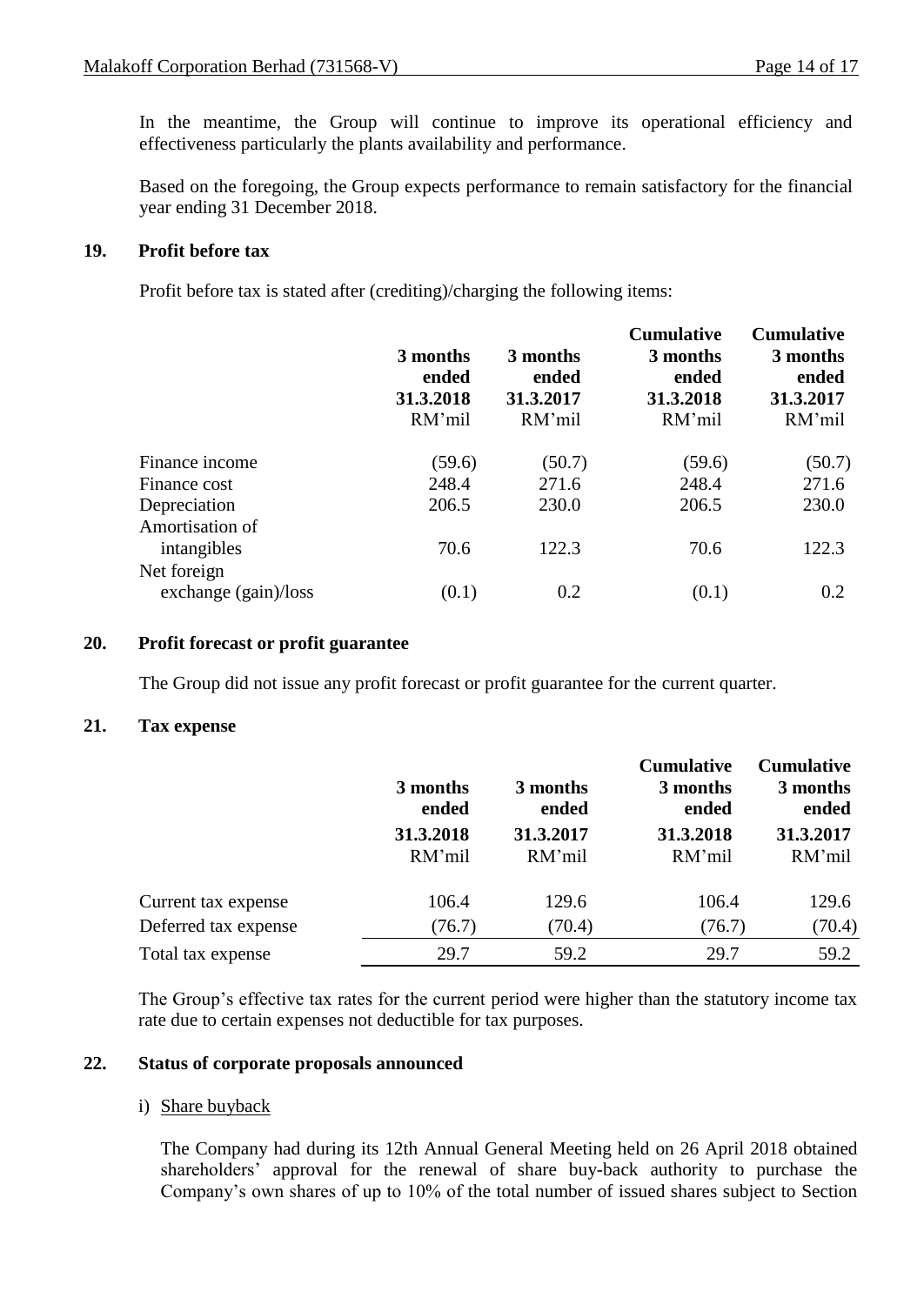127 of the Act and any prevailing laws, rules, regulations, orders, guidelines and requirements issued by the relevant authorities ("prevailing laws").

## ii) Memorandum of Understanding with Touch Meccanica Sdn. Bhd.

Further to the announcement dated 8 January 2018, there were no further updates to this.

## **23. Borrowings**

|                                         | 31.3.2018<br>RM'mil | 31.12.2017<br>RM'mil |
|-----------------------------------------|---------------------|----------------------|
| Current                                 |                     |                      |
| Secured<br>$\qquad \qquad \blacksquare$ | 1,615.1             | 1,650.8              |
| Non-current                             |                     |                      |
| Secured<br>$\overline{\phantom{a}}$     | 13,867.9            | 14,094.6             |
| Unsecured<br>$\overline{\phantom{a}}$   | 30.0                | 85.6                 |
|                                         | 13,897.9            | 14,180.2             |
|                                         | 15,513.0            | 15,831.0             |

The currency exposure pertaining to borrowings for the Group is as follows:-

|                            | 31.3.2018<br>RM'mil | 31.12.2017<br>RM'mil |
|----------------------------|---------------------|----------------------|
| <b>Functional currency</b> |                     |                      |
| $- RM$                     | 13,327.6            | 13,505.2             |
| AUD                        | 1,876.4             | 2,002.0              |
| - USD                      | 309.0               | 323.8                |
|                            | 15,513.0            | 15,831.0             |

## **24. Changes in material litigation**

## *Proceedings by the Public Prosecutor of Algeria against Almiyah Attilemcania SPA ("AAS")*

On 4 September 2014, a joint venture of the Group, AAS, was charged in the Court of Ghazouet in the district of Tlemcen, Algeria, for an alleged breach of foreign exchange regulations concerning a sum of USD26.9 million. The Group holds an indirect effective interest of 35.7% in AAS via Tlemcen Desalination Investment Company SAS ("TDIC"), an indirect subsidiary of Malakoff International Limited.

In 2009, it was discovered that there was a considerable gap between the value of the delivered equipment received as per the invoices declared to the customs and the value of the milestone payments made by AAS to the supplier cum contractor ("Invoice Gap"). AAS wrote to the supplier cum contractor requesting for clarifications as they are responsible to resolve tax and customs issues. The Invoice Gap however was not resolved by the supplier cum contractor and the Algerian Customs then initiated investigations and thereafter a charge was brought against AAS. It was alleged that AAS has failed to repatriate a sum of USD26.9 million.

The Court had on 24 December 2014 convicted AAS and had subsequently imposed a penalty of DZD3,929,038,151 (approximately RM148.3 million at the exchange rate of RM1: DZD26.5) ("Penalty"). The Group's liability arising from the Penalty, in proportion to the Group's 35.7% effective interest in AAS via TDIC, which may impact the profit of the Group,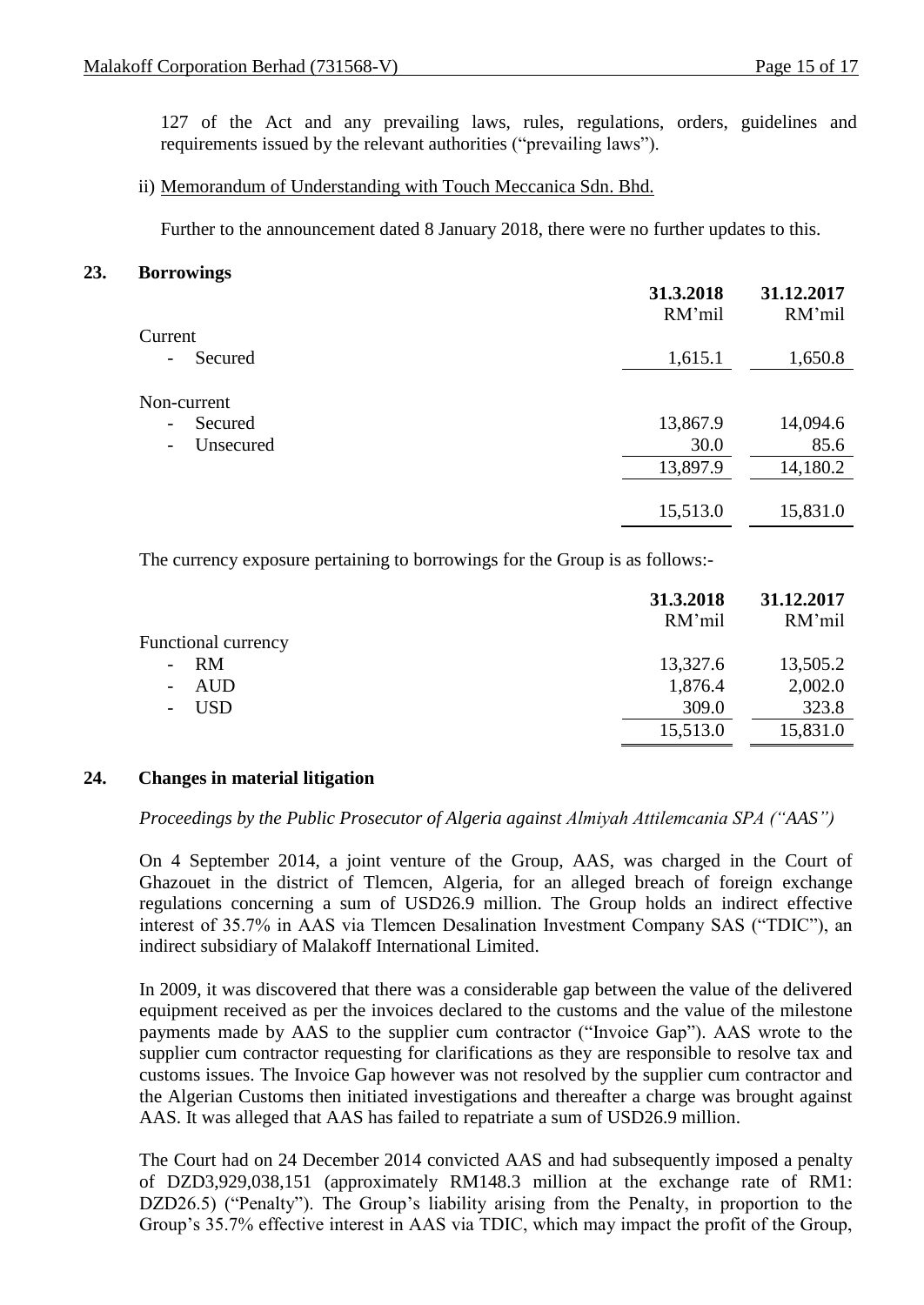amounting to DZD1,402,666,620 (approximately RM52.9 million). The Court of Appeal upheld the decision and the Penalty imposed by the Court on 2 March 2016.

Notwithstanding the decision of the Court, AAS has been advised by its solicitor, Maitre Hadjer Becha, an attorney admitted to the Algerian Supreme Court, that the Penalty would not be enforced until the exhaustion of all rights to appeal by AAS in respect of the proceedings.

AAS solicitor had filed an appeal to the Supreme Court on 17 June 2016. AAS had filed grounds of appeal on 9 August 2016 but the Supreme Court has not fixed any hearing date in respect of the appeal.

In 2016, the Group's carrying amount of investment in AAS has been fully provided in respect of the foregoing. Notwithstanding this, AAS will continue with the appeal until the exhaustion of all rights.

## **25. Dividend Payable**

No interim dividend has been recommended by the Directors for the quarter ended 31 March 2018 (31 March 2017: Nil).

A final single-tier dividend of 3.7 sen per ordinary share in respect of the financial year ended 31 December 2017 which was approved during the Annual General Meeting on 26 April 2018 is payable on 1 June 2018.

## **26. Earnings per ordinary share**

|                                                                            | 3 months<br>ended<br>31.3.2018 | 3 months<br>ended<br>31.3.2017 | <b>Cumulative</b><br>3 months<br>ended<br>31.3.2018 | <b>Cumulative</b><br>3 months<br>ended<br>31.3.2017 |
|----------------------------------------------------------------------------|--------------------------------|--------------------------------|-----------------------------------------------------|-----------------------------------------------------|
| <b>Basic/Diluted Earnings per Ordinary Share</b>                           |                                |                                |                                                     |                                                     |
| Profit for the period<br>attributable to owners of<br>the Company (RM'mil) | 52.9                           | 98.8                           | 52.9                                                | 98.8                                                |
| Weighted average number<br>of ordinary shares ('mil)                       | 4,981.3                        | 5,000.0                        | 4,981.3                                             | 5,000.0                                             |
| Basic/diluted earnings per<br>ordinary share (sen)                         | 1.06                           | 1.98                           | 1.06                                                | 1.98                                                |